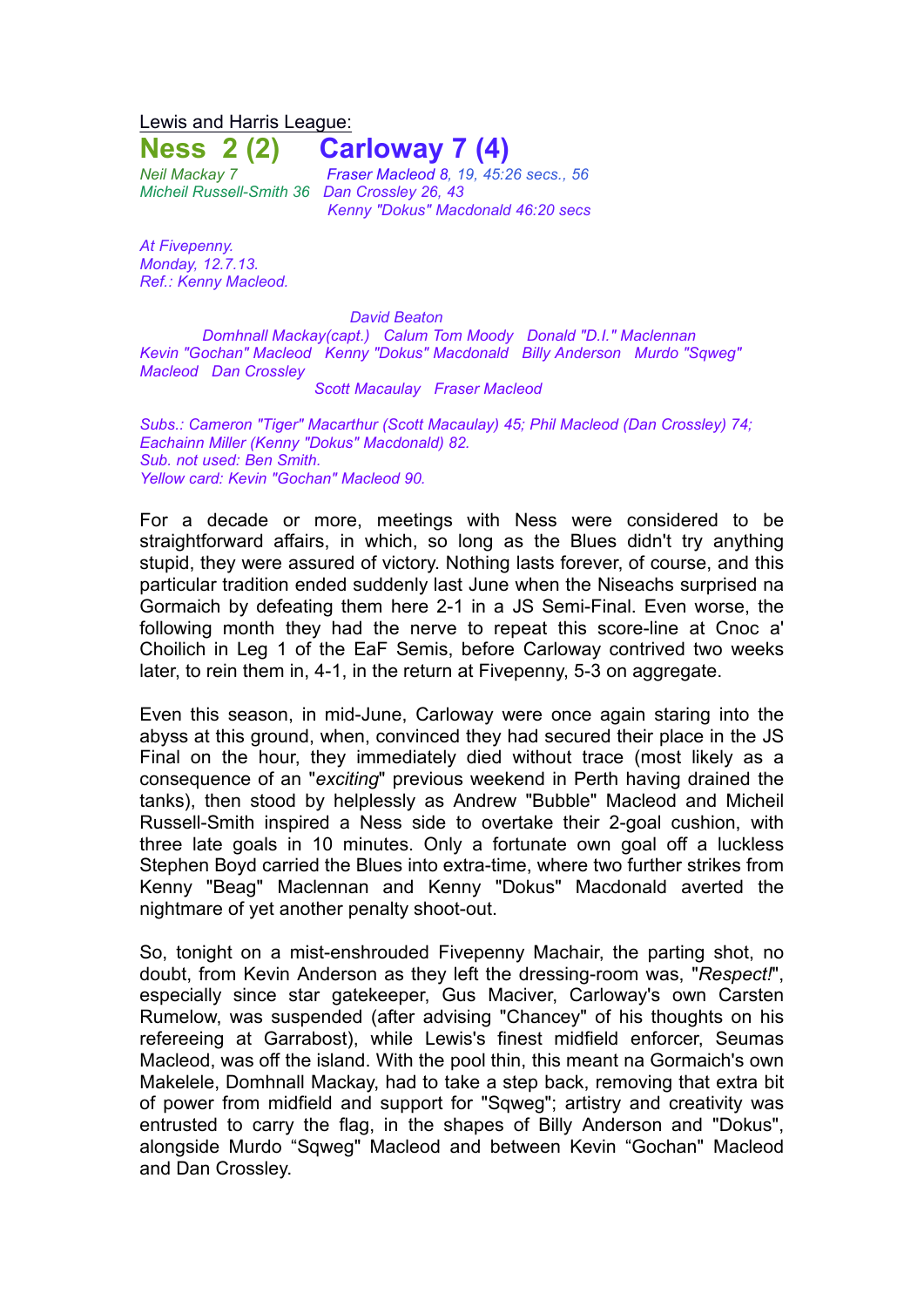The hope was that this would neuter and then outwit its exponents in the Ness midfield, "Bubble" and Russell-Smith. Thankfully, another frequent thorn in the Carloway boys' flesh, Lee Johnson, started on the bench, though the ageless Murdo "Mojo" Maclean was no mean replacement. One of his opposite numbers, Scott Macaulay, another crucial member of the Carloway squad and, rightly, L. & H. F.A. Player of the Month for June, did start, despite a continuing leg/knee problem.

The first concern tonight was whether or not the fixture would be fulfilled: only a light wind blew (honestly!) and the mist was to thicken and thin throughout the 90 minutes, making it difficult for David Beaton and Ross Morrison to judge ball movement. Immediately Anderson broke left to the centre line, and sent a perfect straight splitter Charlie Gallagher would have been proud of for Fraser Macleod to ghost left off the line, check at 18 metres, then send a delightful right-footer round Morrison but a metre beyond the far bar/post.

A sudden thrust down the left by the hosts ended with "Titch" Morrison curling a ball from 20 metres to Beaton's left but the keeper read it safely. A minute later another Ness move didn't end so well for the Blues when the Niseachs once more surged down the left. The ball was played back from the corner flag to be crossed in from the left touch-line, 20 metres from the bye-line. A back-header from the nearside edge of the box was whizzing past Beaton's left-hand post, before Neil "Kai" Mackay reacted like lightning to tip it home with his right foot from the 6-metre line (**1-0**).

The Ness team had barely congratulated each other before the sides were level as a de Boer peach from Crossley on the left centre line soared over the retreating back-line for Fraser Macleod and "Gochan" breaking right and left respectively into the Niseach box. "Fraz Mac" allowed Morrison to commit himself then stroked the ball neatly home to his left (**1-1**).

Until now, a worrying aspect of the Carloway game, reminiscent of the gameplan versus Westside last Friday, was a tendency to defend in numbers every time the ball was lost, thus surrendering possession and territory to the Niseachs up to midway within the Blues' own half. Coupled with this, was the innate desire of Mackay and Moody to get forward in support of the midfield at every opportunity, and this in turn frequently laid a heavy responsibility on D.I. MacLennan to be error-free.

However, confidence now oozed through na Gormaich as Anderson and Crossley began to open Ness's defence at will. In 13 minutes David Beaton had to recover quickly as a vicious low drive from the left edge of the box slipped from his grasp, before "Dokus" brought out a brilliant left-hand stop from Morrison as he ran from his own half through the centre and tested him from 18 metres. However, five minutes later it was "D.I.'s" turn to surge in from the right and play the ball forward from just outside the box, for Anderson(?) to back-flick it from 8 metres across goal and Fraz Mac to nip forward, take two steps to Morrison's right, and slot home (**1-2**).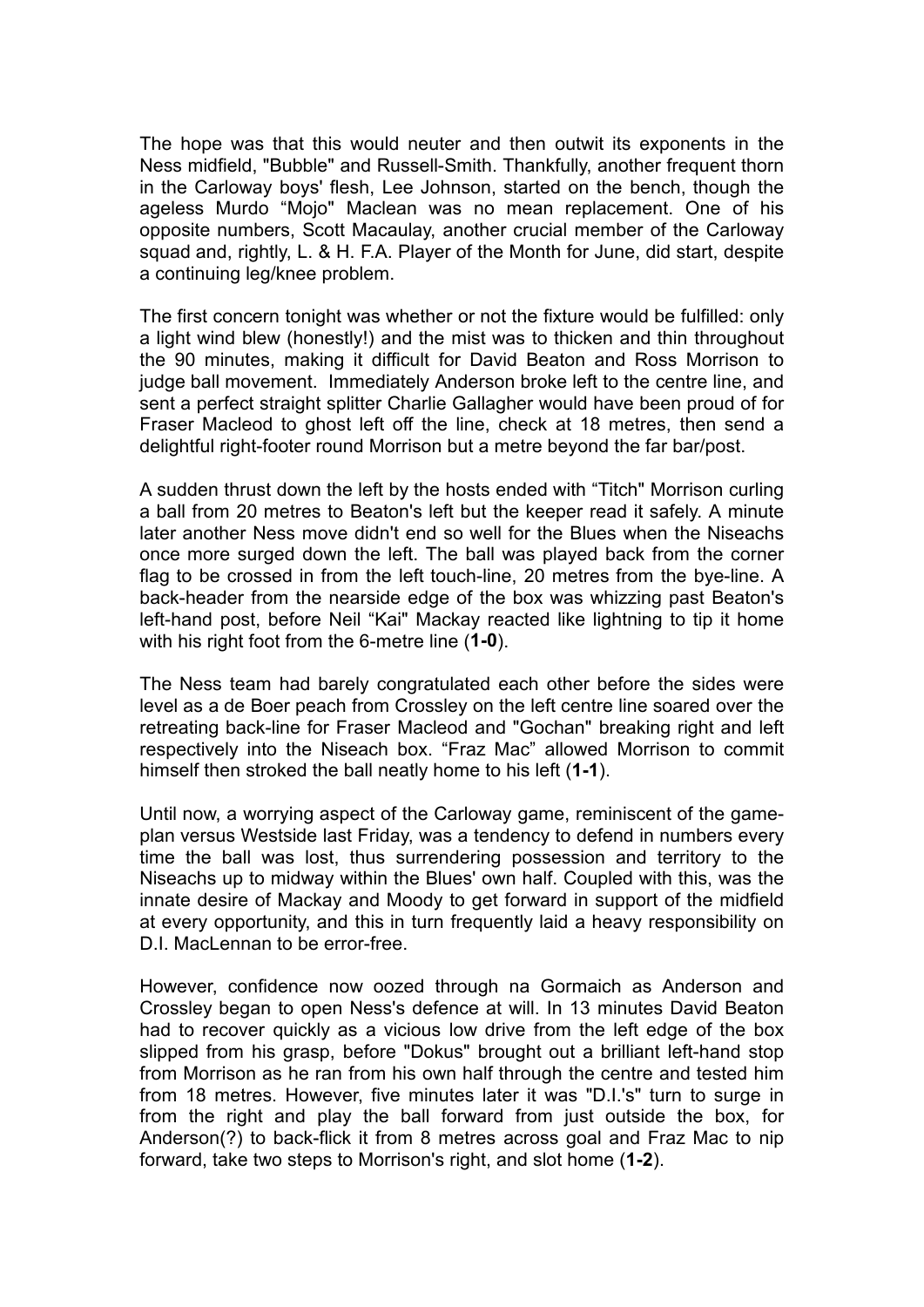Seven minutes later and the game was fast spiralling out of Ness's reach: a cleared corner came out to Moody inside the right touch-line, 10 metres from the bye-line, and he sent a ferocious low cross square across goal. "Fraz Mac" back-flicked at the near post, and the ball came out centrally to Crossley on the edge of the box, and he instantly thundered a right-foot missile into the top-left corner (**1-3**).

Ness wobbled: on 27 minutes a "Dokus" defence-splitting left-diagonal found Macleod charging into the box left, check, then pull a right-foot drive on to Morrison's right-hand post, and past. Then suddenly the Niseachs threatened to spoil the party. A corner on the left from Russell-Smith was returned to him as he moved in to the right edge of the box. He took two steps along the line, then power-drove a low cannon-ball goalwards. Beaton had it covered, but then it struck a Carloway right heel, and passed to his right at the speed of light (**2-3**).

A minute later "Bubble" coursed through off the right edge of the Blues' line, but 20 metres from goal he pulled his final daisycutter across and beyond Beaton's right-hand post. The half was to conclude with what must be one of the most astounding - and weirdest - goals ever scored by any player on the island, surpassing Ali "Tolsta"s" 40th minute cracker from 24 metres last season, in the Moldova Lewis versus Lochs; on a par with Domhnall Sheocaidh's amazing up-and-under against the Blues in August 2009.

On 43 minutes Crossley set off on a trademark run down the left touchline, out of the Blues' half. Ten metres into the Niseach half, he veered inwards and ignoring Macaulay and Macleod breaking free, left and right, he powerdrove a right foot rocket straight forward towards Morrison from 24 metres. The ball flew forward, then rose into the air as the keeper looked upwards at the ball soaring high, then falling towards him; but as the ball dropped, it unexpectedly veered at the last moment, high to the keeper's left and twisted into the net at the corner of bar and post. The ball was already banging back and forth in the net before Ross had even time to think what had happened. Where were POD and Cathy Crossley when you needed them? (**2-4**).

## **Half-Time: Ness 2 Carloway 4**

The occasional Blues' vulnerability at the back and on the wing meant Ness were still within touching distance at the break. However, whatever Chris Macdonald might have advised his men at half-time was swiftly rendered futile, as Carloway, despite "Tiger" replacing Macaulay from the start, scored twice in the opening 1 minute and 20 seconds of the second half! From the kick-off, Anderson, just inside his own half, played the ball through the centre to "Sqweg", breaking forward to send a straight splitter through the line for Fraz Mac to carry the ball unmarked into the right of the box and power-drive a rising shot across the keeper and inside the far post (**2-5**).

Immediately from the re-start, Ness lost the ball and, again, it was swept forward, this time by "Fraz Mac", to "Dokus" racing clear into the left of the Niseach box, and as Morrison raced to meet him, he placed the ball neatly,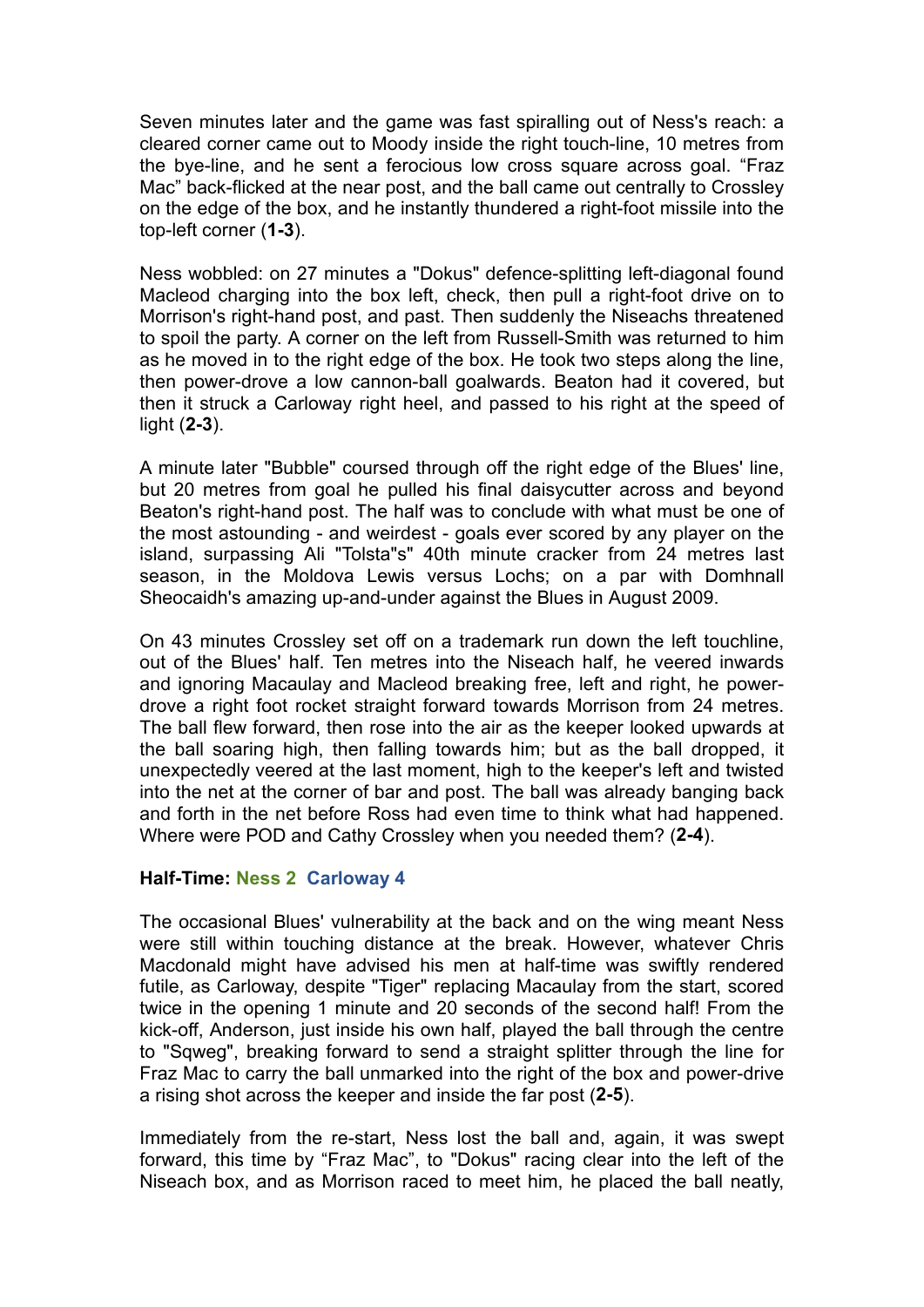low to his left and just inside the far post (**2-6**).

A stunned Ness side were now in danger of disintegrating. On 56 minutes Crossley once more raced down the left touchline, lost the ball by the corner flag, won it back, then travelled in along the bye-line. From 16 metres he cut it back across goal, where "Dokus", by the near post, back-flicked it to Fraz Mac, free by the far post and 12 metres out, and he thwacked it home inside Morrison's left-hand post (**2-7**).

On the hour Macleod won a tussle with Innes Macsween in the centre circle and burst forward to the edge of the box. As the keeper came to meet him, he tried to chip home over his left but Morrison somehow got his left hand to it and pushed it wide. On 71 minutes a Lee Johnson free-kick from the edge of the box forced Beaton to save low on the line, before Phil Macleod met an Anderson corner on the right, 12 metres out, to head down hard inside Ness's left-hand post. An instinctive swing from Ali Morrison's boot diverted the ball across goal, to go over Ross Morrison's head and home, when suddenly the goalie instinctively grasped it as it passed over his head on the line. The Blues' claims it was over were denied. Who needs Hawkeye when you've got Kenny "Flip"?

Carloway now clearly settled for what they had, dropping back and inviting Ness to press forward, then occasionally storming forward to attempt to add to their tally. The clock ran down uneventfully. In the 89th minute a Ness break down their right ended with Calum "Dola" Morrison being played into the right of the Blues' box to lift the ball over Beaton, then see his lob/shot touch the top of the bar and land on the roof of the net. Deep in added-on time, another Anderson corner on the right was met this time by the head of "Gochan", 12 metres out in the centre, only to be blocked on the line by the left-side of a defender and hooked clear.

## **Full-Time: Ness 2 Carloway 7**

An unusual victory, to say the least. In the first half, na Gormaich found it remarkably easy to open up the opposition's defence; the trouble was, so did the Niseachs. The absence of Gus Maciver removed a certain solidity at the centre of defence, and at times Andrew "Bubble" Macleod and Micheil Russell-Smith threatened, with their imaginative final balls. However, Neil "Kai" Mackay and Murdo "Mojo" Maclean were too often isolated and left searching for the golden ball, to be consistently dangerous. This compelled "Mojo", in best Murray Maclean-style, to drop back, to find and hold, and attempt to play wide to breaks on the wing, thus further isolating "Kai".

The necessity to drop back to defend, in turn, meant Domhnall Mackay's powerful drive was lost to the midfield, though "Sqweg" strove hard to compensate throughout, and was assisted by Cameron "Tiger" Macarthur in the second and "Dokus" slightly forward, mostly on his right. The failure of the Ness defence to come out for the opening ten minutes of the second half made things considerably easier for the Blues. Fortunately, the Blues had two outstanding creative talents in midfield in Bily Anderson and Dan Crossley,